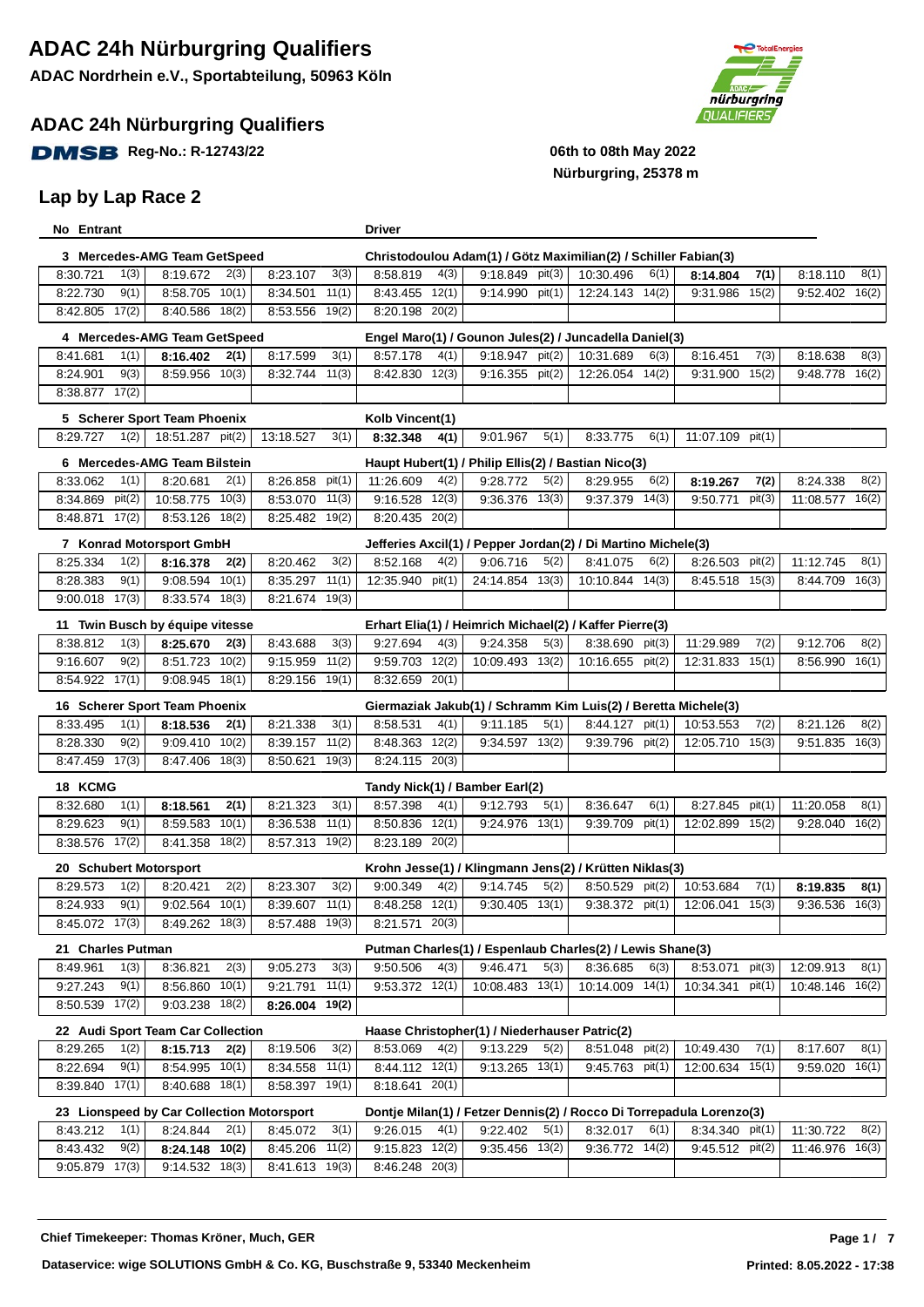### **ADAC 24h Nürburgring Qualifiers**

**DMSB** Reg-No.: R-12743/22 **12.1399 12.15 12.16 12.16 12.16 12.16 12.16 12.16 12.16 12.16 12.16 12.16 12.16 12.16** 

### **Lap by Lap Race 2**



## **Nürburgring, 25378 m**

| No Entrant                                      |                                        |                                      | <b>Driver</b>                        |                                                            |                                                                                   |                                      |                                      |
|-------------------------------------------------|----------------------------------------|--------------------------------------|--------------------------------------|------------------------------------------------------------|-----------------------------------------------------------------------------------|--------------------------------------|--------------------------------------|
| 24 Lionspeed by Car Collection Motorport        |                                        |                                      |                                      |                                                            | Kolb Patrick(1) / Drudi Mattia(2) / Mies Christopher(3)                           |                                      |                                      |
| 8:29.050<br>1(1)                                | 8:19.602<br>2(1)                       | 8:20.339<br>3(1)                     | 9:00.037<br>4(1)                     | 9:09.156<br>5(1)                                           | 8:46.718 pit(1)                                                                   | 10:50.427<br>7(2)                    | 8:17.234<br>8(2)                     |
| 9(2)<br>8:22.877                                | 10(2)<br>8:55.454                      | 11(2)<br>8:33.935                    | 12(2)<br>8:45.750                    | 9:16.527 13(2)                                             | $9:39.858$ pit(2)                                                                 | 15(3)<br>11:58.439                   | $9:59.130$ $16(3)$                   |
| 8:41.018 17(3)                                  | 8:43.717 18(3)                         | 8:54.584<br>19(3)                    | 8:17.040<br>20(3)                    |                                                            |                                                                                   |                                      |                                      |
| 25 Huber Motorsport                             |                                        |                                      |                                      |                                                            | Thyssen Joachim(1) / Rader Klaus(2) / Menzel Nico(3)                              |                                      |                                      |
| 8:25.989<br>1(3)                                | 2(3)<br>8:18.316                       | 3(3)<br>8:18.722                     | 8:54.184<br>4(3)                     | 9:10.582<br>5(3)                                           | 8:43.209<br>6(3)                                                                  | 8:27.953<br>pit(3)                   | 11:29.037<br>8(1)                    |
| 8:42.525<br>9(1)                                | $9:05.073$ 10(1)                       | 11(1)<br>8:50.272                    | 9:02.686<br>12(1)                    | $9:31.343$ $13(1)$                                         | $9:48.085$ 14(1)                                                                  | 9:51.578<br>pit(1)                   | 11:46.692 16(2)                      |
| $9:08.176$ $17(2)$                              | 9:04.692 18(2)                         | 8:38.345 19(2)                       | 8:42.062 20(2)                       |                                                            |                                                                                   |                                      |                                      |
|                                                 |                                        |                                      |                                      |                                                            |                                                                                   |                                      |                                      |
| 26 octane126<br>8:24.512<br>1(2)                | 8:16.844                               | 3(2)<br>8:20.622                     | 4(2)<br>8:54.280                     | Trummer Simon(1) / Hirschi Jonathan(2)<br>9:13.102<br>5(2) | 8:49.386 pit(2)                                                                   | 10:56.709<br>7(1)                    | 8:23.389<br>8(1)                     |
| 8:30.089<br>9(1)                                | 2(2)<br>$9:08.479$ 10(1)               | 8:40.079<br>11(1)                    | 12(1)<br>8:49.318                    |                                                            |                                                                                   |                                      |                                      |
|                                                 |                                        |                                      |                                      |                                                            |                                                                                   |                                      |                                      |
| 27 Toksport WRT                                 |                                        |                                      |                                      |                                                            | Andlauer Julien(1) / Campbell Matt(2) / Jaminet Matthieu(3)                       |                                      |                                      |
| 1(2)<br>8:52.300                                | 8:22.192<br>2(2)                       | 3(2)<br>8:40.213                     | 4(2)<br>9:22.687                     | 5(2)<br>9:22.910                                           | 8:22.439<br>6(2)                                                                  | 8:27.170 pit(2)                      | 11:24.466 pit(2)                     |
| 9(3)<br>24:45.444                               | 8:55.104 pit(3)                        |                                      |                                      |                                                            |                                                                                   |                                      |                                      |
| 28 DINAMIC MOTORSPORT SRL                       |                                        |                                      |                                      | Engelhart Christian(1) / De Leener Adrien(2)               |                                                                                   |                                      |                                      |
| 1(1)<br>8:49.141                                | 8:18.197<br>2(1)                       | 8:40.973<br>3(1)                     | 4(1)<br>9:19.292                     | 9:25.294<br>5(1)                                           | 8:22.445<br>6(1)                                                                  | 8:29.227<br>pit(1)                   | 11:29.663<br>8(2)                    |
| 9(2)<br>8:49.082                                | 10(2)<br>8:33.006                      | 11(2)<br>8:51.971                    | 12(2)<br>9:26.395                    | 9:53.124 pit(2)                                            | 12:20.702 $14(2)$                                                                 | 10:15.420 15(2)                      | 9:04.615 16(2)                       |
| 8:54.059 17(2)                                  | $9:30.865$ 18(2)                       | 8:25.839 19(2)                       | $8:33.331$ $20(2)$                   |                                                            |                                                                                   |                                      |                                      |
| 33 Falken Motorsports                           |                                        |                                      |                                      |                                                            | Evans Jaxon(1) / Müller Sven(2) / Pilet Patrick(3) / Seefried Marco(4)            |                                      |                                      |
| 8:31.637<br>1(4)                                | 2(4)<br>8:19.218                       | 3(4)<br>8:22.205                     |                                      |                                                            |                                                                                   |                                      |                                      |
| 34 Schnitzelalm Racing GmbH                     |                                        |                                      |                                      |                                                            | Stengel Johannes(1) / Mettler Yannik(2) / Böckmann Marek(3)                       |                                      |                                      |
| 1(2)<br>8:42.306                                | 8:22.264<br>2(2)                       | 3(2)<br>8:24.807                     | 4(2)<br>8:59.881                     | 5(2)<br>9:23.113                                           | 8:25.634<br>6(2)                                                                  | 8:37.670<br>pit(2)                   | 11:27.390<br>8(1)                    |
| 9(1)<br>8:44.123                                | 10(1)<br>8:51.632                      | 8:47.789<br>11(1)                    | 12(1)<br>9:15.876                    | 9:56.549 pit(1)                                            | 14(3)<br>12:03.237                                                                | 15(3)<br>9:57.637                    | 9:08.962 16(3)                       |
| 8:47.534<br>17(3)                               | 18(3)<br>8:48.864                      | 8:21.842<br>19(3)                    | 8:24.237<br>20(3)                    |                                                            |                                                                                   |                                      |                                      |
| <b>44 Falken Motorsports</b>                    |                                        |                                      |                                      |                                                            | Kern Lars(1) / Picariello Alessio(2) / Ragginger Martin(3)                        |                                      |                                      |
| 8:26.328<br>1(2)                                | 2(2)<br>8:16.986                       | 8:19.094<br>3(2)                     | 8:53.463<br>4(2)                     | 9:09.965<br>5(2)                                           | 8:41.091<br>6(2)                                                                  | 8:26.527<br>pit(2)                   | 11:11.243<br>8(1)                    |
| 8:31.986<br>9(1)                                | 10(1)<br>9:06.571                      | 8:43.611<br>11(1)                    | 8:58.875<br>12(1)                    | $9:24.111$ 13(1)                                           | 9:39.314<br>14(1)                                                                 | 9:48.499<br>pit(1)                   | 11:37.192 16(3)                      |
| 8:43.690<br>17(3)                               | 8:44.142 18(3)                         | 8:56.892 19(3)                       | 8:21.624<br>20(3)                    |                                                            |                                                                                   |                                      |                                      |
| 55 Mercedes-AMG Team Landgraf                   |                                        |                                      |                                      | Baumann Dominik(1) / Apothéloz Julien(2)                   |                                                                                   |                                      |                                      |
| 11:35.060<br>1(1)                               | 8:21.182<br>2(1)                       | 8:53.531<br>3(1)                     | 9:15.395<br>4(1)                     | 9:37.254<br>5(1)                                           | 8:23.571<br>6(1)                                                                  | 8:32.592 pit(1)                      | 11:38.613<br>8(2)                    |
| 9(2)<br>8:53.618                                | 8:22.291 10(2)                         | 8:53.710 11(2)                       | $9:33.686$ $12(2)$                   | 9:39.280 13(2)                                             |                                                                                   |                                      |                                      |
|                                                 |                                        |                                      |                                      |                                                            |                                                                                   |                                      |                                      |
| 66 MSC Emstal e.V. im ADAC<br>12:43.588<br>1(3) | 2(3)<br>9:17.234                       | 9:49.433<br>3(3)                     | 4(3)<br>10:08.038                    | 9:50.964<br>5(3)                                           | Schemmann Sebastian(1) / Haller Florian(2) / Elkmann Peter(3)<br>9:17.507<br>6(3) | 9:26.481<br>pit(3)                   | 12:48.655<br>8(2)                    |
| 9:42.117<br>9(2)                                | 10:20.701 10(2)                        | 10:39.115 11(2)                      | 10:57.959 12(2)                      | 11:00.769 13(2)                                            | 11:20.605 pit(2)                                                                  | 12:56.638 15(1)                      | 11:13.663 16(1)                      |
| 10:31.087 17(1)                                 |                                        |                                      |                                      |                                                            |                                                                                   |                                      |                                      |
|                                                 |                                        |                                      |                                      |                                                            |                                                                                   |                                      |                                      |
| 69 Dörr Motorsport                              |                                        |                                      | Dörr Phil(1) / Hancke Nick(2)        |                                                            |                                                                                   |                                      |                                      |
| 9:10.562<br>1(1)<br>9:36.466<br>9(2)            | 8:51.051<br>2(1)<br>$9:02.973$ $10(2)$ | 9:23.780<br>3(1)<br>$9:34.032$ 11(2) | 9:53.089<br>4(1)<br>$9:55.552$ 12(2) | 10:04.648<br>5(1)<br>10:18.110 pit(2)                      | 9:03.076 pit(1)<br>12:38.229 14(2)                                                | 7(2)<br>11:35.227<br>10:07.036 15(1) | 9:00.429<br>8(2)<br>$9:29.899$ 16(1) |
| $9:38.267$ 17(1)                                | $9:05.581$ 18(1)                       | $9:08.101$ 19(1)                     |                                      |                                                            |                                                                                   |                                      |                                      |
|                                                 |                                        |                                      |                                      |                                                            |                                                                                   |                                      |                                      |
| 72 BMW Junior Team                              |                                        |                                      |                                      | Harper Daniel(1) / Hesse Max(2) / Verhagen Neil(3)         |                                                                                   |                                      |                                      |
| 8:20.142<br>1(3)                                | 2(3)<br>8:13.365                       | 8:15.276<br>3(3)                     | 8:49.565<br>4(3)                     | 5(3)<br>9:07.959                                           | 9:06.786 pit(3)                                                                   | 10:53.128<br>7(1)                    | 8:16.946<br>8(1)                     |
| 9(1)<br>8:23.482                                | 10(1)<br>8:52.991                      | 8:30.953<br>11(1)                    | 8:39.227 12(1)                       | $9:06.783$ 13(1)                                           | 9:44.780 pit(1)                                                                   | 12:00.937 15(2)                      | $9:47.667$ 16(2)                     |
| 8:40.717 17(2)                                  | 8:38.931 18(2)                         | 8:53.817 19(2)                       | 8:15.867 20(2)                       |                                                            |                                                                                   |                                      |                                      |
| 79                                              |                                        |                                      |                                      | Sari Hakan(1) / Sari Recep(2) / Yücesan Ersin(3)           |                                                                                   |                                      |                                      |
| 12:48.656<br>1(2)                               | 9:29.790<br>2(2)                       | 9:59.045<br>3(2)                     | 10:28.497<br>4(2)                    | 10:02.183 pit(2)                                           | 11:24.303<br>6(3)                                                                 | 9:24.347<br>7(3)                     | 9:34.783<br>8(3)                     |
| 9:12.897<br>9(3)                                | $9:37.984$ $10(3)$                     | 10:13.082 11(3)                      | 10:34.390 pit(3)                     | 13:37.521 13(1)                                            | 11:34.393 14(1)                                                                   | 10:18.068 15(1)                      | 10:51.499 16(1)                      |
| 9:49.315 17(1)                                  | $9:52.290$ 18(1)                       |                                      |                                      |                                                            |                                                                                   |                                      |                                      |

**Chief Timekeeper: Thomas Kröner, Much, GER 7**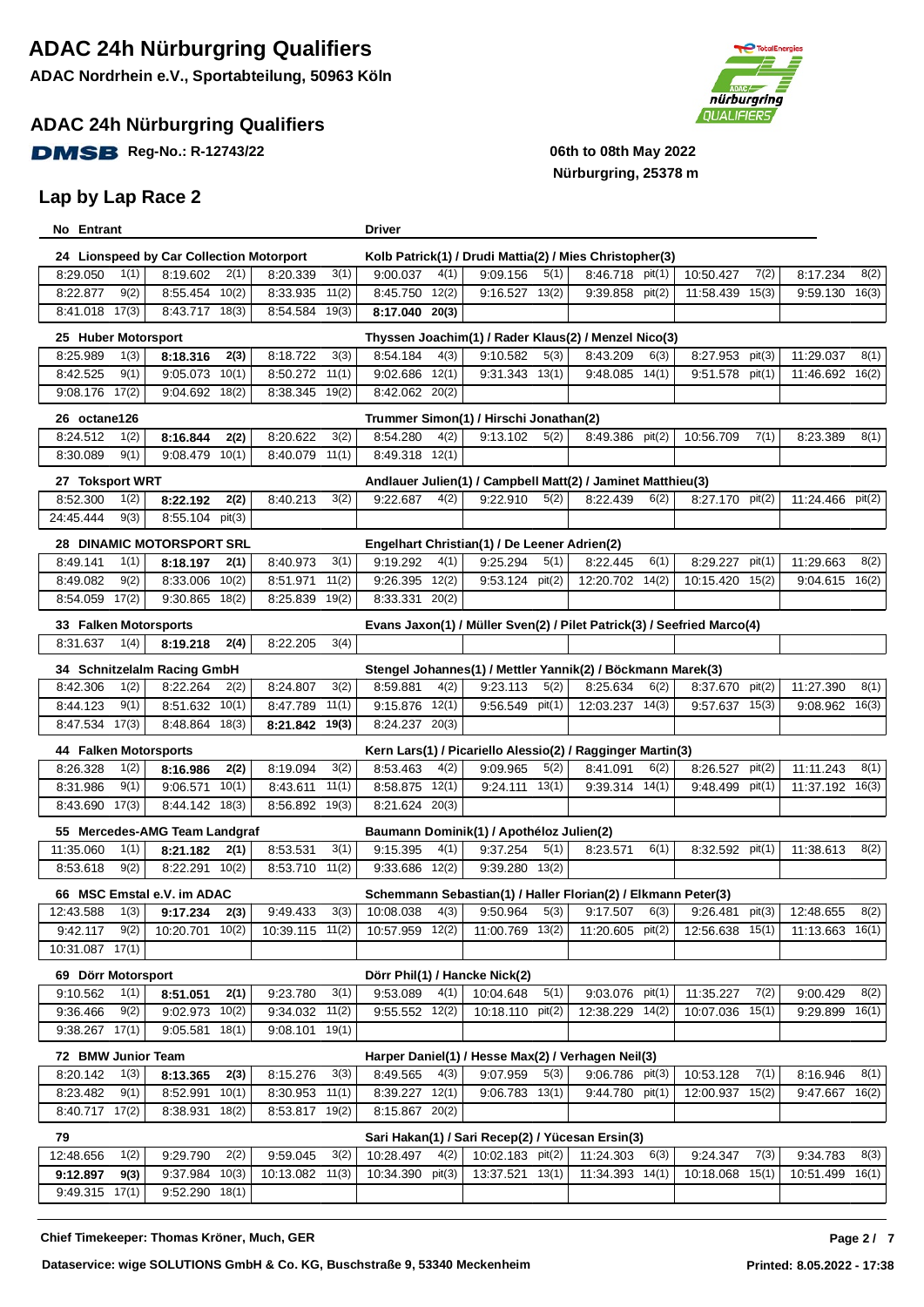#### **ADAC 24h Nürburgring Qualifiers**

**DMSB** Reg-No.: R-12743/22 06th to 08th May 2022

#### **Lap by Lap Race 2**



| No Entrant                                                                               | Driver                                                                                                                                                     |
|------------------------------------------------------------------------------------------|------------------------------------------------------------------------------------------------------------------------------------------------------------|
| 80 PROsport Racing GmbH                                                                  | Dumarey Maxime(1) / Balcaen Simon(2)                                                                                                                       |
| 3(2)<br>9:26.035<br>1(2)<br>9:01.858<br>2(2)<br>9:35.222                                 | 5(2)<br>10:17.843<br>4(2)<br>10:24.698<br>9:09.988<br>pit(2)<br>11:22.844<br>7(1)<br>9:10.200<br>8(1)                                                      |
| $9:19.978$ $10(1)$<br>9:44.808<br>9(1)<br>9:39.287<br>11(1)                              | 10:15.071 12(1)<br>10:22.284 13(1)<br>15(2)<br>10:35.420<br>pit(1)<br>12:08.536<br>9:34.940 16(2)                                                          |
| 10:14.801 17(2)<br>$9:11.981$ 18(2)<br>$9:11.242$ 19(2)                                  |                                                                                                                                                            |
| 81 PROsport Racing GmbH                                                                  | Walker Alexander(1) / Sokolovskiy Yevgen(2)                                                                                                                |
| 1(2)<br>$2(2)$ 1:16:34.679<br>pit(2)<br>12:44.033<br>9:20.670                            | 13:21.138<br>4(1)<br>10:42.733<br>5(1)<br>10:50.786<br>6(1)<br>10:54.251<br>7(1)<br>10:05.780 pit(1)                                                       |
| 12:03.792<br>9(2)<br>9:26.546 10(2)<br>$9:20.995$ 11(2)                                  |                                                                                                                                                            |
| 82 PROsport Racing GmbH                                                                  | Breuer Christoph(1) / Ortmann Mike David(2) / Born Miklas(3)                                                                                               |
| 3(3)<br>12:20.552<br>1(3)<br>9:33.165<br>8:58.993<br>2(3)                                | 10:06.903<br>10:24.149<br>5(3)<br>$9:18.016$ pit(3)<br>7(1)<br>4(3)<br>11:43.501<br>9:19.101<br>8(1)                                                       |
| 9(1)<br>10(1)<br>9:07.397<br>9:36.034<br>10:22.348<br>11(1)                              | 10:37.692 pit(1)<br>13:26.150 14(2)<br>15(2)<br>16(2)<br>10:26.197 12(1)<br>9:34.066<br>9:41.099                                                           |
| 17(2)<br>$9:14.130$ $18(2)$<br>9.50.559                                                  |                                                                                                                                                            |
|                                                                                          |                                                                                                                                                            |
| 85 BLACK FALCON Team TEXTAR<br>1(3)<br>9:45.826<br>3(3)<br>12:40.232<br>9:17.891<br>2(3) | Müller Marco(1) / Palluth Carsten(2) / Wahl Tobias(3)<br>9:53.323<br>5(3)<br>9:31.462 pit(3)<br>7(1)<br>10:08.263<br>4(3)<br>11:59.580<br>9:43.709<br>8(1) |
| 9:25.570<br>9(1)<br>10(1)<br>10:23.439<br>9:44.191<br>11(1)                              | 10:44.004 pit(1)<br>13:31.878 13(2)<br>11:03.053 14(2)<br>10:03.360 15(2)<br>10:07.781<br>16(2)                                                            |
| 17(2)<br>9:36.086<br>$9:33.688$ $18(2)$                                                  |                                                                                                                                                            |
|                                                                                          |                                                                                                                                                            |
| 87                                                                                       | Jung Tobias(1) / Wales Francois(2)                                                                                                                         |
| 13:55.655<br>10:17.108<br>11:08.439<br>3(1)<br>1(1)<br>2(1)                              | 11:25.428<br>4(1)<br>10:18.537<br>1:00:42.648 pit(1)<br>28:17.284<br>5(1)<br>8(2)<br>10:15.925<br>6(1)                                                     |
| pit(2)<br>12:48.164 10(2)<br>12:12.074                                                   |                                                                                                                                                            |
| 88                                                                                       | Füting Lars(1) / Robertz Tim(2)                                                                                                                            |
| 14:26.339<br>1(2)<br>11:05.052<br>2(2)<br>12:05.702<br>3(2)                              | 13:51.972<br>4(1)<br>11:21.368<br>6(1)<br>7(1)<br>5(1)<br>14:19.676<br>11:20.985<br>43:25.586 pit(1)                                                       |
| 9(2)<br>11:39.922 10(2)<br>13:47.414<br>11:22.583 11(2)                                  | 11:00.315 12(2)                                                                                                                                            |
| 90 TF Sport                                                                              | Eastwood Charlie(1) / Hasse-Clot Valentin(2)                                                                                                               |
| 8:39.177<br>1(2)<br>3(2)<br>2(2)<br>8:26.158<br>8:22.328                                 | 4(2)<br>5(2)<br>6(2)<br>8:35.255<br>pit(1)<br>11:30.591<br>9:00.706<br>9:19.079<br>8:30.099<br>8(1)                                                        |
| 9(1)<br>10(1)<br>8:34.793<br>8:46.336<br>8:42.465<br>11(1)                               | 12(1)<br>13(1)<br>14(1)<br>$11:41.225$ $16(2)$<br>8:57.449<br>9:34.592<br>9:51.760<br>pit(1)<br>9:40.866                                                   |
| 17(2)<br>8:46.056<br>8:48.736 18(2)<br>8:37.082<br>19(2)                                 | 8:23.724 20(2)                                                                                                                                             |
| 98 ROWE RACING                                                                           | Catsburg Nicky(1) / Edwards John(2) / Wittmann Marco(3)                                                                                                    |
| 8:25.118<br>8:18.895<br>3(3)<br>1(3)<br>2(3)<br>8:17.640                                 | 8:52.474<br>8:27.549<br>17:21.985<br>4(3)<br>9:11.875<br>5(3)<br>8:44.640<br>6(3)<br>pit(3)<br>8(1)                                                        |
| 9(1)<br>8:22.814<br>8:46.558 10(1)<br>9:25.931<br>pit(1)                                 | 11:33.086 12(1)<br>$9:42.528$ pit(1)<br>12:05.627 14(2)<br>8:50.301<br>pit(2)<br>9:53.545<br>16(2)                                                         |
| 9:26.501<br>pit(2)                                                                       |                                                                                                                                                            |
| 99 ROWE RACING                                                                           | De Phillippi Connor(1) / Eng Philipp(2) / Yelloly Nick(3)                                                                                                  |
| 8:24.796<br>1(2)<br>8:16.351<br>3(2)<br>2(2)<br>8:16.088                                 | 8:48.337<br>4(2)<br>9:06.430<br>5(2)<br>8:56.051 pit(2)<br>10:57.982<br>7(3)<br>44:19.898<br>8(3)                                                          |
| 100 Walkenhorst Motorsport                                                               | Walkenhorst Henry(1) / Breuer Jörg(2) / Ziegler Andreas(3)                                                                                                 |
| 1(2)<br>2(2)<br>3(2)<br>9:01.064<br>8:39.205<br>9:08.830                                 | 4(2)<br>pit(2)<br>9:39.360<br>9:41.007<br>5(2)<br>8:37.369<br>6(2)<br>8:53.491<br>11:58.752<br>8(1)                                                        |
| 9:05.346<br>9(1)<br>8:35.629 10(1)<br>$9:00.869$ 11(1)                                   | $9:42.603$ 12(1)<br>$9:45.163$ 13(1)<br>10:20.831 pit(1)<br>$9:46.585$ 14(1)<br>11:07.558 16(3)                                                            |
| 9:13.268 17(3)<br>$9:20.205$ 18(3)<br>8:47.263 19(3)                                     | 8:43.115 20(3)                                                                                                                                             |
| 101 Walkenhorst Motorsport                                                               | Krognes Christian(1) / Soucek Andy(2) / Trogen Sami-Matti(3)                                                                                               |
| 1(1)<br>3(1)<br>8:19.431<br>8:12.729<br>2(1)<br>8:14.615                                 | 4(1)<br>9:07.283<br>5(1)<br>9:07.665 pit(1)<br>7(3)<br>8:48.821<br>10:55.861<br>8:28.046 pit(3)                                                            |
| 9(3)<br>9:03.182<br>8:59.212 10(3)<br>8:36.895 11(3)                                     |                                                                                                                                                            |
|                                                                                          |                                                                                                                                                            |
| 102 Walkenhorst Motorsport                                                               | Tuck Ben(1) / Schmidt-Staade Jörn(2)                                                                                                                       |
| 3(1)<br>8:25.821<br>1(1)<br>8:19.506<br>8:17.316<br>2(1)                                 | 8:54.132<br>4(1)<br>8:43.143<br>6(1)<br>8:26.388 pit(1)<br>8(2)<br>9:13.033<br>5(1)<br>11:33.972                                                           |
| 9(2)<br>8:43.364<br>9:00.336 10(2)<br>8:53.898 11(2)                                     | $9:06.132$ $12(2)$<br>10:03.334 pit(2)                                                                                                                     |
| 109                                                                                      | Caba Ralph(1) / Sprungmann Oliver(2)                                                                                                                       |
| 10:04.764<br>2(1)<br>10:41.900<br>3(1)<br>13:39.766<br>1(1)                              | 6(1)<br>13:01.820 pit(2)<br>11:05.092<br>4(1)<br>10:11.170<br>5(1)<br>10:21.528<br>10:46.671<br>8(2)                                                       |
| 9(2)<br>10:39.345 10(2)<br>10:04.289<br>12:44.274 pit(2)                                 | 11:18.197 12(2)<br>11:16.419 13(2)<br>10:14.016 14(2)<br>11:33.950 pit(2)<br>10:03.072 16(2)                                                               |
| 9:49.071 17(2)                                                                           |                                                                                                                                                            |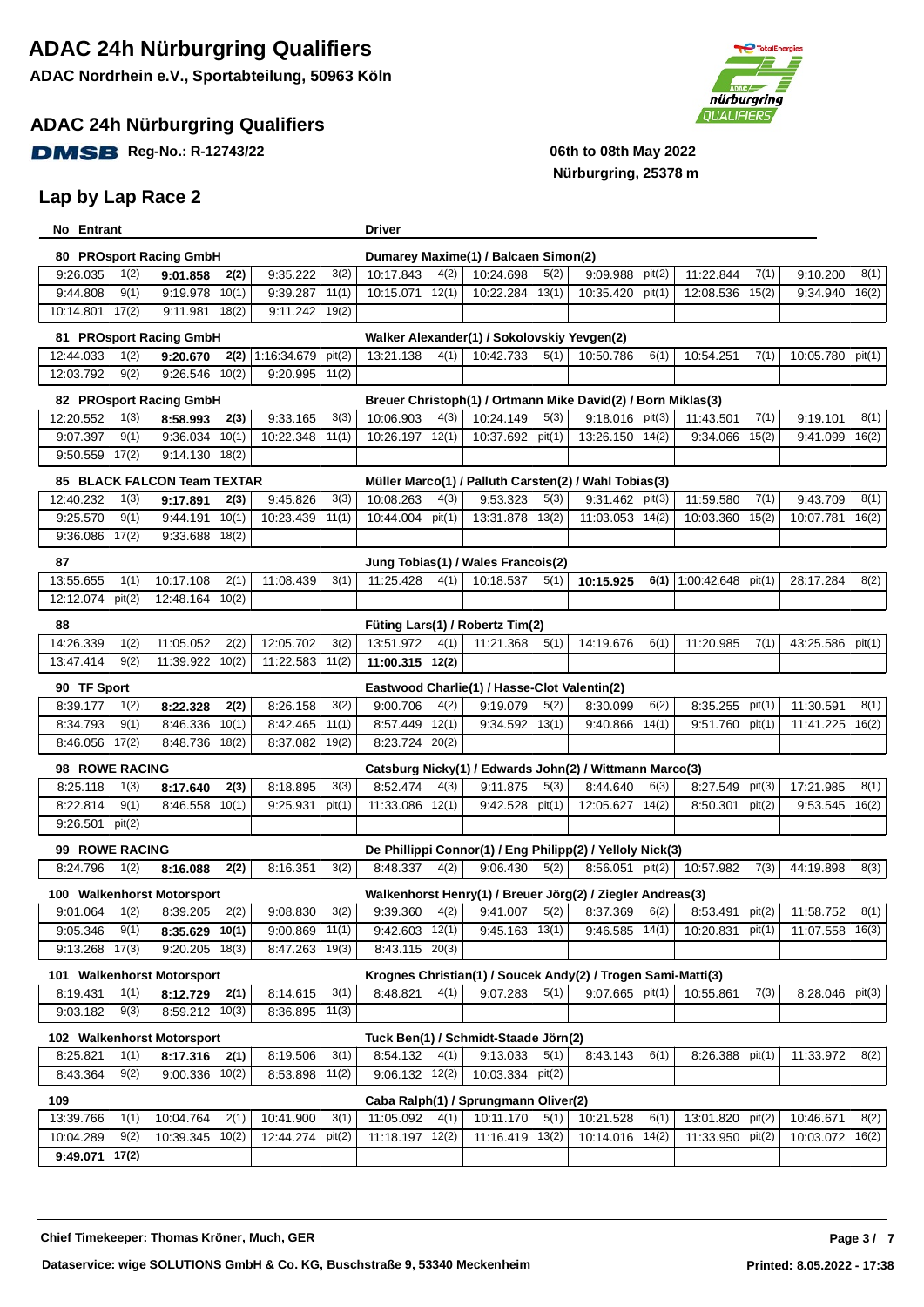#### **ADAC 24h Nürburgring Qualifiers**

**DMSB** Reg-No.: R-12743/22 06th to 08th May 2022

#### **Lap by Lap Race 2**



# **Nürburgring, 25378 m**

| No Entrant              |               |                                                     |        |                                                           |               | <b>Driver</b>                  |       |                                                    |       |                                                                |        |                                                                                  |        |                            |        |
|-------------------------|---------------|-----------------------------------------------------|--------|-----------------------------------------------------------|---------------|--------------------------------|-------|----------------------------------------------------|-------|----------------------------------------------------------------|--------|----------------------------------------------------------------------------------|--------|----------------------------|--------|
| 110                     |               |                                                     |        |                                                           |               |                                |       | Strycek Lena(1) / Strycek Volker(2)                |       |                                                                |        |                                                                                  |        |                            |        |
| 14:05.583               | 1(2)          | 10:11.532                                           | 2(2)   | 11:06.151                                                 | 3(2)          | 11:22.952                      | 4(2)  | 10:17.906                                          | 5(2)  | 10:22.266                                                      | pit(2) | 14:18.683                                                                        | 7(1)   | 11:02.096                  | 8(1)   |
| 11:31.116               | 9(1)          | 12:04.127 10(1)                                     |        | 12:17.608                                                 | 11(1)         | 12:45.153                      | 12(1) | 11:39.723 pit(1)                                   |       | 13:05.255                                                      | 14(2)  | 10:36.384                                                                        | 15(2)  | 10:33.408                  | 16(2)  |
| 112 Bulldog Racing      |               |                                                     |        |                                                           |               |                                |       | Krumscheid Uwe(1) / Fischer Markus(2)              |       |                                                                |        |                                                                                  |        |                            |        |
| 13:43.689               | 1(2)          | 9:59.631                                            | 2(2)   | 10:30.810                                                 | 3(2)          | 10:45.251                      | 4(2)  | 9:53.199                                           | 5(2)  | 9:56.089                                                       | 6(2)   | 10:22.513                                                                        | pit(2) | 12:56.689                  | 8(2)   |
| 10:17.124               | 9(2)          | 10:49.812                                           | 10(2)  | 11:19.550                                                 | pit(2)        | 13:52.807                      | 12(1) | 11:51.889                                          | 13(1) | 10:44.421                                                      | 14(1)  | 10:59.109                                                                        | 15(1)  | 10:19.324                  | 16(1)  |
| 10:20.076               | 17(1)         |                                                     |        |                                                           |               |                                |       |                                                    |       |                                                                |        |                                                                                  |        |                            |        |
|                         |               |                                                     |        |                                                           |               |                                |       |                                                    |       |                                                                |        |                                                                                  |        |                            |        |
| 13:09.557               |               | <b>114 SUBARU TECNICA INTERNATIONAL</b><br>9:08.894 |        |                                                           |               |                                |       |                                                    | 5(1)  |                                                                | 6(1)   | Van Dam Carlo(1) / Schrick Tim(2) / Lasee Marcel(3) / Sasaki Kota(4)<br>9:15.371 |        |                            |        |
| 9:11.367                | 1(2)<br>9(1)  | $9:33.345$ 10(1)                                    | 2(2)   | 9:45.870<br>10:28.896 pit(1)                              | pit(2)        | 12:45.714<br>13:30.248 12(4)   | 4(1)  | 9:14.685<br>10:29.455 13(4)                        |       | 9:10.881<br>10:57.690 pit(4)                                   |        | 11:58.811 15(3)                                                                  | 7(1)   | 9:17.167<br>9:54.408 16(3) | 8(1)   |
| $9:06.109$ 17(3)        |               | 9:09.730 18(3)                                      |        |                                                           |               |                                |       |                                                    |       |                                                                |        |                                                                                  |        |                            |        |
|                         |               |                                                     |        |                                                           |               |                                |       |                                                    |       |                                                                |        |                                                                                  |        |                            |        |
| 116 True Racing         |               |                                                     |        |                                                           |               |                                |       |                                                    |       |                                                                |        | Kofler Reinhard(1) / Siljehaug Mads(2) / Hofer Max(3) / Heinemann Tim(4)         |        |                            |        |
| 8:35.399                | 1(3)          | 8:19.057                                            | 2(3)   | 8:19.783                                                  | 3(3)<br>11(1) | 9:02.105<br>$9:12.013$ $12(1)$ | 4(3)  | 9:24.542 pit(3)                                    |       | 10:35.503                                                      | 6(4)   | 8:20.576                                                                         | 7(4)   | 8:23.802                   | 8(4)   |
| 8:26.356<br>10:29.703   | 9(4)<br>17(2) | 9:07.330<br>8:58.556 18(2)                          | pit(4) | 10:45.116<br>8:29.719 19(2)                               |               | 9:44.297 20(2)                 |       | $9:32.410$ 13(1)                                   |       | $9:35.934$ $14(1)$                                             |        | 9:38.207                                                                         | 15(1)  | 9:47.508                   | pit(1) |
|                         |               |                                                     |        |                                                           |               |                                |       |                                                    |       |                                                                |        |                                                                                  |        |                            |        |
| 117 KTM AG/ True Racing |               |                                                     |        |                                                           |               |                                |       |                                                    |       | Stuck Ferdinand(1) / Stuck Johannes(2) / Palttala Markus(3)    |        |                                                                                  |        |                            |        |
| 8:35.865                | 1(2)          | 8:19.764                                            | 2(2)   |                                                           |               |                                |       |                                                    |       |                                                                |        |                                                                                  |        |                            |        |
| 125 Huber Motorsport    |               |                                                     |        |                                                           |               |                                |       | Aust Stefan(1) / Bollrath Christian(2)             |       |                                                                |        |                                                                                  |        |                            |        |
| 9:29.229                | 1(2)          | 9:07.071                                            | 2(2)   | 9:36.578                                                  | 3(2)          | 10:13.090                      | 4(2)  | 10:22.560                                          | 5(2)  | 9:06.569                                                       | 6(2)   | 9:05.535                                                                         | 7(2)   | 9:39.985                   | pit(2) |
| 12:12.008               | 9(1)          | $9:08.618$ 10(1)                                    |        | 9:32.427                                                  | 11(1)         | 10:05.218 12(1)                |       | 10:08.104 13(1)                                    |       | 10:13.666                                                      | 14(1)  | 10:05.139                                                                        | pit(1) | 11:55.213 16(2)            |        |
| 10:13.297 17(2)         |               | 9:10.831                                            | 18(2)  | 9:11.648                                                  | 19(2)         |                                |       |                                                    |       |                                                                |        |                                                                                  |        |                            |        |
| 126 RPM Racing          |               |                                                     |        |                                                           |               |                                |       | Krohn Tracy(1) / Niclas Jönsson(2)                 |       |                                                                |        |                                                                                  |        |                            |        |
| 9:05.598                | 1(2)          | 8:48.186                                            | 2(2)   | 9:19.231                                                  | 3(2)          | 9:49.903                       | 4(2)  | 9:50.514                                           | 5(2)  | 8:49.704                                                       | 6(2)   | 8:54.971                                                                         | pit(2) | 11:57.777                  | 8(1)   |
| 9:38.292                | 9(1)          | $9:17.088$ $10(1)$                                  |        | 9:47.941                                                  | 11(1)         | 10:14.807 12(1)                |       | 10:36.610 pit(1)                                   |       | 12:09.824 14(2)                                                |        | 9:57.173 15(2)                                                                   |        | 9:17.605                   | 16(2)  |
| $9:17.183$ $17(2)$      |               | 8:53.533 18(2)                                      |        | 8:46.600                                                  | 19(2)         |                                |       |                                                    |       |                                                                |        |                                                                                  |        |                            |        |
|                         |               | 127 KKrämer Racing UG & Co KG                       |        |                                                           |               |                                |       |                                                    |       | Krämer Karsten(1) / Brück Christopher(2) / Veremenko Alexej(3) |        |                                                                                  |        |                            |        |
| 8:54.426                | 1(3)          | 8:39.628                                            | 2(3)   | 9:11.621                                                  | 3(3)          | 9:43.069                       | 4(3)  | 9:44.144                                           | 5(3)  | 8:44.131                                                       | 6(3)   | 8:52.547                                                                         | pit(3) | 11:54.169                  | 8(1)   |
| 9:24.630                | 9(1)          | 8:58.560 10(1)                                      |        | 9:22.493                                                  | 11(1)         | 9:57.757                       | 12(1) | 10:13.446                                          | 13(1) | 10:12.735                                                      | 14(1)  | 10:34.735                                                                        | pit(1) | 10:53.346                  | 16(2)  |
| $9:05.010$ $17(2)$      |               | 9:18.021                                            | 18(2)  | 8:43.852                                                  | 19(2)         |                                |       |                                                    |       |                                                                |        |                                                                                  |        |                            |        |
| 161 Teichmann Racing    |               |                                                     |        |                                                           |               |                                |       |                                                    |       | Sandtler Tim(1) / Wolf Florian(2) / Kraihamer Laura(3)         |        |                                                                                  |        |                            |        |
| 9:22.404                | 1(2)          | 8:52.767                                            | 2(2)   | 9:22.641                                                  | 3(2)          | 9:56.074                       | 4(2)  | 10:08.611                                          | 5(2)  | 8:51.544                                                       | 6(2)   | 9:04.171                                                                         | pit(2) | 11:48.302                  | 8(3)   |
| 9:39.663                | 9(3)          | 9:08.553                                            | 10(3)  | 9:26.455                                                  | 11(3)         | 10:01.090                      | 12(3) | 10:16.291                                          | 13(3) | 10:32.446                                                      | pit(3) | 12:49.383                                                                        | 15(1)  | 9:26.334                   | 16(1)  |
| $9:55.850$ 17(1)        |               | 8:56.920 18(1)                                      |        | 8:58.284                                                  | 19(1)         |                                |       |                                                    |       |                                                                |        |                                                                                  |        |                            |        |
| 163 Teichmann Racing    |               |                                                     |        |                                                           |               |                                |       |                                                    |       | Maximilian (1) / Tasche Andreas(2) / Mönch Michael(3)          |        |                                                                                  |        |                            |        |
| 10:20.876               | 1(2)          | 9:55.947                                            | 2(2)   | 10:26.036                                                 | 3(2)          | 10:47.466                      | 4(2)  | 10:32.883                                          | 5(2)  | 10:08.489 pit(2)                                               |        | 12:41.239                                                                        | 7(1)   | 10:14.312                  | 8(1)   |
| 9:49.933                | 9(1)          | $10:17.497$ $10(1)$                                 |        | 11:10.869 pit(1)                                          |               | 13:39.991 12(3)                |       | 11:47.005 13(3)                                    |       | 10:39.852 14(3)                                                |        | 10:36.634                                                                        | 15(3)  | 10:47.737 16(3)            |        |
| 10:10.392 17(3)         |               |                                                     |        |                                                           |               |                                |       |                                                    |       |                                                                |        |                                                                                  |        |                            |        |
|                         |               |                                                     |        | 220 GITI TIRE MOTORSPORT BY WS RACING                     |               |                                |       | <b>Schreiner Carrie(1) / Martin Celia(2)</b>       |       |                                                                |        |                                                                                  |        |                            |        |
| 9:41.721                | 1(1)          | 9:18.704                                            | 2(1)   | 9:51.724                                                  | 3(1)          | 10:06.381                      | 4(1)  | 10:32.536                                          | 5(1)  | 9:29.206 pit(1)                                                |        | 11:58.293                                                                        | 7(1)   | 9:52.511                   | 8(1)   |
| 9:39.293                | 9(1)          | $9:58.832$ 10(1)                                    |        | 10:29.223 11(1)                                           |               | 10:41.294 12(1)                |       | 10:58.705 pit(1)                                   |       | 15:25.941 14(2)                                                |        | 9:41.206 15(2)                                                                   |        | $9:47.933$ $16(2)$         |        |
| $9:16.654$ 17(2)        |               | 9:21.147 18(2)                                      |        |                                                           |               |                                |       |                                                    |       |                                                                |        |                                                                                  |        |                            |        |
|                         |               |                                                     |        |                                                           |               |                                |       |                                                    |       |                                                                |        |                                                                                  |        |                            |        |
| 14:18.309               | 1(2)          | 10:53.713                                           | 2(2)   | <b>221 GITI TIRE MOTORSPORT BY WS RACING</b><br>11:50.282 | 3(2)          | 11:56.596                      | 4(2)  | Breakell James(1) / Dalton / Woolford<br>10:34.347 | 5(2)  | 10:42.752 pit(2)                                               |        | 14:26.889                                                                        | 7(3)   | 11:01.389                  | 8(3)   |
| 11:24.834               | 9(3)          | 12:18.671 10(3)                                     |        | 12:06.951                                                 | 11(3)         | 12:47.357 pit(3)               |       | 13:30.266 13(1)                                    |       | $11:19.727$ $14(1)$                                            |        | 10:15.603                                                                        | 15(1)  | 10:29.421                  | 16(1)  |
|                         |               |                                                     |        |                                                           |               |                                |       |                                                    |       |                                                                |        |                                                                                  |        |                            |        |
|                         |               |                                                     |        | 222 GITI TIRE MOTORSPORT BY WS RACING                     |               |                                |       |                                                    |       | Möller Matthias(1) / Pirrone Fabian(2) / Stelbrink Detlef(3)   |        |                                                                                  |        |                            |        |
| 14:24.820<br>11:20.319  | 1(1)<br>9(2)  | 11:18.683<br>12:02.729 pit(2)                       | 2(1)   | 12:03.504<br>15:54.250 11(3)                              | 3(1)          | 12:02.653<br>13:30.047 12(3)   | 4(1)  | $12:25.122$ $13(3)$                                |       | 11:14.289 pit(1) 14:08.443<br>12:34.369 14(3)                  | 6(2)   | 11:14.446<br>11:58.293 15(3)                                                     | 7(2)   | 10:56.494                  | 8(2)   |
|                         |               |                                                     |        |                                                           |               |                                |       |                                                    |       |                                                                |        |                                                                                  |        |                            |        |

**Chief Timekeeper: Thomas Kröner, Much, GER 7**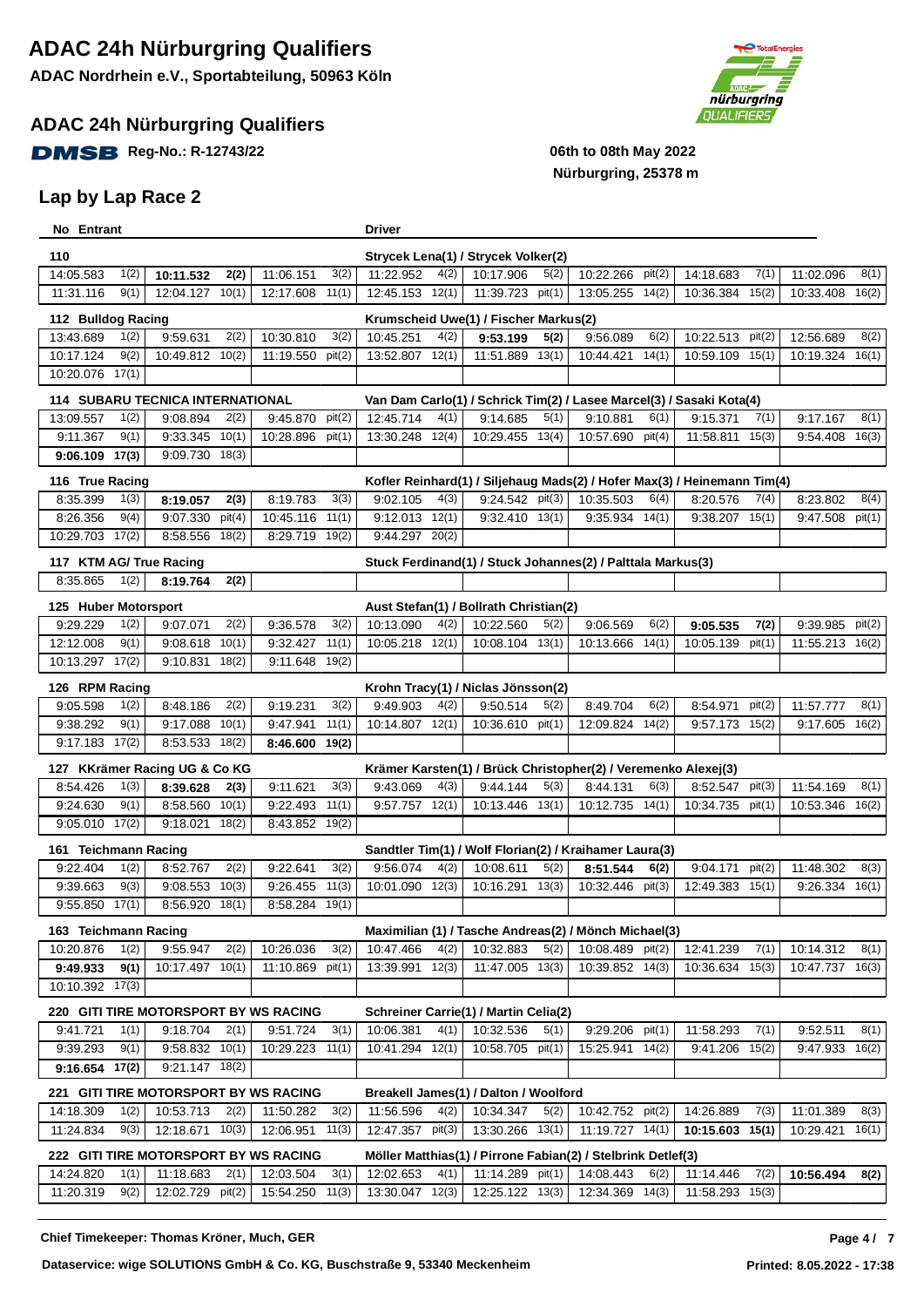#### **ADAC 24h Nürburgring Qualifiers**

**DMSB** Reg-No.: R-12743/22 06th to 08th May 2022

#### **Lap by Lap Race 2**



| No Entrant              |                                                 |                     | Driver                     |                                      |                                                                     |                                                                                     |                  |       |
|-------------------------|-------------------------------------------------|---------------------|----------------------------|--------------------------------------|---------------------------------------------------------------------|-------------------------------------------------------------------------------------|------------------|-------|
|                         | 223 GITI TIRE MOTORSPORT BY WS RACING           |                     |                            | Hinzer Robert(1) / Schmidt Ulrich(2) |                                                                     |                                                                                     |                  |       |
| 14:21.066<br>1(2)       | 10:52.941<br>2(2)                               | 11:38.145<br>3(2)   | 11:54.755<br>4(2)          | 10:42.425<br>5(2)                    | 10:39.155<br>6(2)                                                   | 11:07.413 pit(2)                                                                    | 12:23.228        | 8(1)  |
| 9(1)<br>10:39.946       | 11:10.676 10(1)                                 | 11:30.275 11(1)     | 11:29.075 12(1)            | 11:20.193 pit(1)                     | 12:07.302 14(1)                                                     | 11:01.806 15(1)                                                                     | 10:14.680        | 16(1) |
| 224 Team Sorg Rennsport |                                                 |                     |                            |                                      | Theiß Hans Joachim(1) / Köhler Leon(2) / Rump Martin(3)             |                                                                                     |                  |       |
| 13:23.686<br>1(2)       | 2(2)<br>9:47.527                                | 10:20.625<br>3(2)   | 4(2)<br>11:00.324          | 9:56.673 pit(2)                      | 11:58.647<br>6(1)                                                   | 10:45.360<br>7(1)                                                                   | 11:08.427        | 8(1)  |
| 9(1)<br>10:42.219       | $11:25.113$ pit(1)                              | 11(3)<br>12:37.315  | 12(3)<br>11:01.602         | 11:28.290 13(3)                      | 14(3)<br>10:12.427                                                  | 10:11.997<br>15(3)                                                                  | 9:50.175         | 16(3) |
| 17(3)<br>9:50.484       |                                                 |                     |                            |                                      |                                                                     |                                                                                     |                  |       |
| 227 Team Sorg Rennsport |                                                 |                     |                            |                                      |                                                                     | Mendieta Blanco Cesar(1) / Helmich Rasmus(2) / Carobbio Alberto(3) / Vicenzi Ugo(4) |                  |       |
| 13:41.776<br>1(1)       | 10:11.115<br>2(1)                               | 11:13.394 pit(1)    | 4(2)<br>12:44.138          | 5(2)<br>9:59.602                     | 9:56.703<br>6(2)                                                    | 9:57.522<br>7(2)                                                                    | 10:48.574 pit(2) |       |
| 12:53.300<br>9(3)       | $11:26.748$ $10(3)$                             | 11:34.645 11(3)     | 11:56.718 pit(3)           | 13:37.891 13(4)                      | 11:09.030 14(4)                                                     | 11:23.034 15(4)                                                                     | 10:48.180 16(4)  |       |
| 228 Team Sorg Rennsport |                                                 |                     |                            |                                      | Lamadrid Xavier(1) / Fritsche Caryl(2) / Reicher Fabrice(3)         |                                                                                     |                  |       |
| 13:26.858<br>1(2)       | 2(2)<br>9:50.007                                | 10:18.116<br>3(2)   | 10:57.663<br>4(2)          | 9:54.688 pit(2)                      | 13:24.597<br>6(3)                                                   | 10:44.446<br>7(3)                                                                   | 11:13.161        | 8(3)  |
| 9(3)<br>10:47.610       | 11:57.969 10(3)                                 | 12:40.290<br>pit(3) | 18:29.114 12(1)            | 10:49.634 13(1)                      | 10:40.832 14(1)                                                     | 15(1)<br>10:25.285                                                                  | 10:06.189        | 16(1) |
|                         |                                                 |                     |                            |                                      |                                                                     |                                                                                     |                  |       |
| 230                     |                                                 |                     | <b>Manheller Marcel(1)</b> |                                      |                                                                     |                                                                                     |                  |       |
| 13:42.672<br>1(1)       | 10:00.450<br>2(1)                               | 10:32.502<br>3(1)   | 10:51.834<br>4(1)          | 10:01.063<br>5(1)                    | 10:08.759<br>pit(1)                                                 | 12:25.470<br>7(1)                                                                   | 10:38.866        | 8(1)  |
| 9(1)<br>10:16.558       | 10:47.346<br>10(1)                              | 11:06.134 11(1)     | 11:15.102 pit(1)           | 13(1)<br>12:57.400                   | 10:25.334 14(1)                                                     | 10:21.419<br>15(1)                                                                  | 10:02.292 16(1)  |       |
| 9:55.789<br>17(1)       |                                                 |                     |                            |                                      |                                                                     |                                                                                     |                  |       |
|                         | 240 Adrenalin Motorsport Team Alzner Automotive |                     |                            | Radulovic Sascha(1) / Albig Finn(2)  |                                                                     |                                                                                     |                  |       |
| 13:11.039<br>1(1)       | 2(1)<br>9:47.553                                | 10:17.403<br>3(1)   | 10:46.084<br>4(1)          | 10:02.094<br>5(1)                    | 10:05.372<br>pit(1)                                                 | 12:44.179<br>7(2)                                                                   | 10:28.882        | 8(2)  |
| 10:07.890<br>9(2)       | 10:24.510 10(2)                                 | 11(2)<br>11:05.507  | 12(2)<br>11:06.407         | 11:35.530 pit(2)                     | 11:55.216 14(1)                                                     | 15(1)<br>10:17.785                                                                  | 10:30.380        | 16(1) |
| 17(1)<br>9:54.755       |                                                 |                     |                            |                                      |                                                                     |                                                                                     |                  |       |
|                         | 241 Adrenalin Motorsport Team Alzner Automotive |                     |                            |                                      | Ardelt Thomas(1) / Dormagen Manuel(2) / Funaro Rodolfo(3)           |                                                                                     |                  |       |
| 14:18.529<br>1(2)       | 10:25.094<br>2(2)                               | 11:16.488<br>3(2)   | 11:29.408<br>4(2)          | 10:27.394<br>5(2)                    | 10:34.660<br>pit(2)                                                 | 12:36.149<br>7(3)                                                                   | 9:57.691         | 8(3)  |
| 9(3)<br>10:14.307       | 10:41.047 10(3)                                 | 11(3)<br>10:56.715  | 11:08.725 pit(3)           | 13:52.273 13(1)                      | 14(1)<br>10:34.668                                                  | 15(1)<br>11:11.189                                                                  | 9:58.000         | 16(1) |
| $9:53.339$ 17(1)        |                                                 |                     |                            |                                      |                                                                     |                                                                                     |                  |       |
|                         | 244 Schnitzelalm Racing GmbH                    |                     |                            |                                      | Neuser Tim(1) / Härtling Jay Mo(2) / Griesemann Björn(3)            |                                                                                     |                  |       |
| 1(1)<br>13:22.918       | 9:47.247<br>2(1)                                | 10:07.763<br>3(1)   | 4(1)<br>10:29.308          | 5(1)<br>9:40.801                     | $9:46.663$ pit(1)                                                   | 7(3)<br>12:29.066                                                                   | 10:19.473        | 8(3)  |
| 10:00.135<br>9(3)       | 10:15.192 10(3)                                 | 10:55.823 11(3)     | pit(3)<br>11:06.191        | 13:28.993 13(2)                      | 10:08.595 14(2)                                                     | 10:06.107<br>15(2)                                                                  | 10:21.579        | 16(2) |
| $9:46.057$ 17(2)        |                                                 |                     |                            |                                      |                                                                     |                                                                                     |                  |       |
|                         | 245 Schnitzelalm Racing GmbH                    |                     |                            |                                      | Marchewiecz Marcel(1) / Büsker Marco(2) / Kieslich Timo(3)          |                                                                                     |                  |       |
| 1(1)<br>13:22.548       | 9:41.983<br>2(1)                                | 10:10.915<br>3(1)   | 4(1)<br>10:31.379          | 9:48.595 pit(1)                      | 12:12.987<br>6(3)                                                   | 7(3)<br>10:10.444                                                                   | 10:21.154        | 8(3)  |
| 9(3)<br>9:58.174        | 10:28.137 10(3)                                 | 11:23.240<br>pit(3) | 12(2)<br>13:24.706         | 11:31.822 13(2)                      | 14(2)<br>10:20.009                                                  | 10:19.596<br>15(2)                                                                  | 10:30.362 16(2)  |       |
| $9:57.265$ $17(2)$      |                                                 |                     |                            |                                      |                                                                     |                                                                                     |                  |       |
| 250 W&S Motorsport      |                                                 |                     |                            |                                      | Vöhringer Jürgen(1) / Höber René(2) / Carcone Sebastien(3)          |                                                                                     |                  |       |
| 12:45.670<br>1(2)       | 9:18.476<br>2(2)                                | 9:49.947<br>3(2)    | 10:12.587<br>4(2)          | 5(2)<br>10:01.482                    | 9:31.853<br>6(2)                                                    | 9:39.650<br>pit(2)                                                                  | 12:24.701        | 8(3)  |
| 9:35.783<br>9(3)        | 10:00.707 10(3)                                 | 10:30.428<br>11(3)  | 11:04.587<br>pit(3)        | 13:13.800 13(1)                      | 10:39.873 14(1)                                                     | $9:57.685$ 15(1)                                                                    | 10:32.466 16(1)  |       |
| $9:38.061$ 17(1)        | $9:36.058$ 18(1)                                |                     |                            |                                      |                                                                     |                                                                                     |                  |       |
| 251 AVIA W&S Motorsport |                                                 |                     |                            |                                      | Zünd Urs(1) / Zünd Markus(2) / Schyrba Viktor(3) / Frei Benedikt(4) |                                                                                     |                  |       |
| 13:25.053<br>1(4)       | 2(4)<br>9:42.145                                | 10:00.283<br>3(4)   | 4(4)<br>10:29.966          | 5(4)<br>9:38.528                     | 9:47.119 pit(4)                                                     | 7(3)<br>12:09.819                                                                   | 10:05.216        | 8(3)  |
|                         | 252 KKrämer Racing UG & Co KG                   |                     |                            |                                      | Gabler Andreas(1) / Cramer Henning(2) / Brunot Jean-Francois(3)     |                                                                                     |                  |       |
| 14:39.679 pit(2)        | 20:43.800<br>2(1)                               | 11:20.532 pit(1)    | 33:52.151 pit(1)           |                                      |                                                                     |                                                                                     |                  |       |
| 253 G-Tech Competition  |                                                 |                     |                            |                                      | Grütter Patrik(1) / Grosse Fabio(2) / Lösch Herbert(3)              |                                                                                     |                  |       |
| 1(3)<br>12:38.397       | 2(3)<br>9:19.254                                | 3(3)<br>9:50.834    | 10:07.499<br>4(3)          | 9:57.020<br>5(3)                     | 9:26.913 pit(3)                                                     | 7(1)<br>11:29.729                                                                   | 9:34.689         | 8(1)  |
| 9:14.909<br>9(1)        | $9:35.112$ 10(1)                                | 10:05.225<br>11(1)  | 10:34.425 pit(1)           | 12:37.895 13(2)                      | 10:49.459 14(2)                                                     | 15(2)<br>9:31.609                                                                   | 9:33.021         | 16(2) |
| 9:47.959 17(2)          | 9:11.036 18(2)                                  |                     |                            |                                      |                                                                     |                                                                                     |                  |       |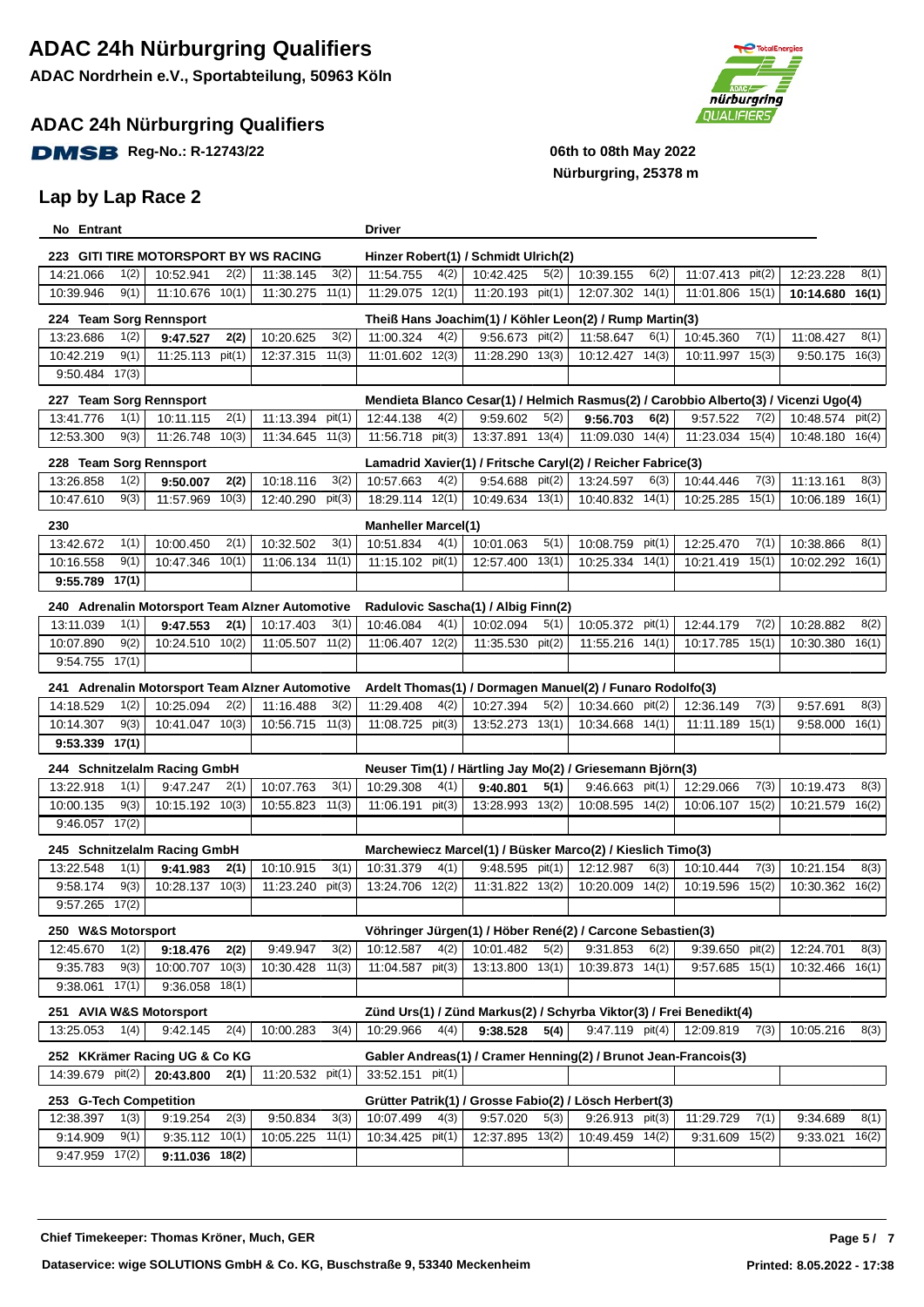### **ADAC 24h Nürburgring Qualifiers**

**DMSB** Reg-No.: R-12743/22 06th to 08th May 2022

### **Lap by Lap Race 2**



| No Entrant              |              |                               |       |                                                              |        | <b>Driver</b>          |               |                                         |        |                                                               |        |                                                                                                  |                |                        |               |
|-------------------------|--------------|-------------------------------|-------|--------------------------------------------------------------|--------|------------------------|---------------|-----------------------------------------|--------|---------------------------------------------------------------|--------|--------------------------------------------------------------------------------------------------|----------------|------------------------|---------------|
| 254                     |              |                               |       |                                                              |        |                        |               |                                         |        | Oehme Moritz(1) / Oehme Niklas(2) / Oehme Leonard(3)          |        |                                                                                                  |                |                        |               |
| 12:27.355               | 1(3)         | 9:08.696                      | 2(3)  | 9:39.487                                                     | 3(3)   | 10:01.526              | 4(3)          | 10:12.683                               | 5(3)   | 9:25.509                                                      | pit(3) | 11:28.828                                                                                        | 7(1)           | 10:05.130              | 8(1)          |
| 9:42.431                | 9(1)         | 9:56.094                      | 10(1) | 10:37.364                                                    | 11(1)  | 10:54.651              | pit(1)        | $12:56.174$ $13(2)$                     |        | 9:47.762 14(2)                                                |        | 9:42.109                                                                                         | 15(2)          | 10:14.789              | 16(2)         |
| $9:23.017$ $17(2)$      |              | 9:19.969 18(2)                |       |                                                              |        |                        |               |                                         |        |                                                               |        |                                                                                                  |                |                        |               |
|                         |              | 255 KKrämer Racing UG & Co KG |       |                                                              |        | Kroker Alexander(1)    |               |                                         |        |                                                               |        |                                                                                                  |                |                        |               |
| 12:33.260               | 1(1)         | 9:07.447                      | 2(1)  | 9:36.796                                                     | 3(1)   | 9:59.846               | 4(1)          | 10:12.853                               | 5(1)   | 9:19.720                                                      | 6(1)   |                                                                                                  |                |                        |               |
|                         |              |                               |       |                                                              |        |                        |               |                                         |        |                                                               |        |                                                                                                  |                |                        |               |
| 13:24.868               |              | 256 Team Mathol Racing e.V.   |       |                                                              |        |                        |               | Richards Tony(1) / Love Jordan(2)       |        |                                                               |        |                                                                                                  |                |                        |               |
| 9:54.051                | 1(1)<br>9(2) | 9:55.089<br>10:16.100 10(2)   | 2(1)  | 10:19.851<br>10:54.513 11(2)                                 | 3(1)   | 10:54.167<br>10:50.826 | 4(1)<br>12(2) | 9:47.126<br>11:15.964 13(2)             | 5(1)   | 10:01.960<br>10:10.739 14(2)                                  | pit(1) | 12:24.760<br>10:05.359                                                                           | 7(2)<br>pit(2) | 10:15.642<br>11:05.081 | 8(2)<br>16(2) |
| 9:35.963 17(2)          |              |                               |       |                                                              |        |                        |               |                                         |        |                                                               |        |                                                                                                  |                |                        |               |
|                         |              |                               |       |                                                              |        |                        |               |                                         |        |                                                               |        |                                                                                                  |                |                        |               |
| 258 KKrämer Racing      |              |                               |       |                                                              |        |                        |               | Meyer Karl-Heinz(1) / Baunack Olaf(2)   |        |                                                               |        |                                                                                                  |                |                        |               |
| 13:43.890               | 1(2)         | 10:03.522                     | 2(2)  | 10:42.408                                                    | 3(2)   | 11:05.178              | 4(2)          | 10:09.341                               | 5(2)   | 10:21.221                                                     | pit(2) | 12:35.935                                                                                        | 7(1)           | 11:08.945              | 8(1)          |
| 10:45.574               | 9(1)         | 11:14.319 10(1)               |       | 11:17.536 11(1)                                              |        | 11:27.077              | pit(1)        | 13:54.658 13(1)                         |        | 10:29.956 14(1)                                               |        | 11:20.189 15(1)                                                                                  |                | 10:05.559 16(1)        |               |
| 10:05.705               | 17(1)        |                               |       |                                                              |        |                        |               |                                         |        |                                                               |        |                                                                                                  |                |                        |               |
| 259                     |              |                               |       |                                                              |        |                        |               | Dolfen Heinz(1) / Schambony John Lee(2) |        |                                                               |        |                                                                                                  |                |                        |               |
| 13:22.356               | 1(1)         | 9:46.515                      | 2(1)  | 10:10.637                                                    | 3(1)   | 10:42.807              | 4(1)          | 9:41.878                                | 5(1)   | 9:49.543                                                      | 6(1)   | 10:02.251                                                                                        | pit(1)         | 12:37.646              | 8(2)          |
| 9:44.065                | 9(2)         | 9:58.174                      | 10(2) | 10:45.663                                                    | 11(2)  | 10:45.385              | 12(2)         | 10:43.846 13(2)                         |        | 10:49.235                                                     | pit(2) | 11:37.565                                                                                        | 15(2)          | 10:21.283              | 16(2)         |
| 9:30.575                | 17(2)        | 9:32.966 18(2)                |       |                                                              |        |                        |               |                                         |        |                                                               |        |                                                                                                  |                |                        |               |
| <b>260 BLACK FALCON</b> |              |                               |       |                                                              |        |                        |               |                                         |        | Meenen Martin(1) / Wahl Tobias(2) / Renger Reinhold(3)        |        |                                                                                                  |                |                        |               |
| 13:05.019               | 1(1)         | 9:34.875                      | 2(1)  | 10:02.702                                                    | 3(1)   | 10:24.095              | 4(1)          | 9:41.541                                | 5(1)   | 11:29.094                                                     | 6(3)   | 9:38.224                                                                                         | 7(3)           | 9:44.685               | 8(3)          |
| 9:24.023                | 9(3)         | 9:44.186                      | 10(3) | 10:11.474 11(3)                                              |        | 10:29.728              | 12(3)         | 10:43.888 pit(3)                        |        | 12:31.737 14(2)                                               |        | 9:53.236                                                                                         | 15(2)          | 10:22.741 16(2)        |               |
| 9:20.547                | 17(2)        | 9:21.593 18(2)                |       |                                                              |        |                        |               |                                         |        |                                                               |        |                                                                                                  |                |                        |               |
|                         |              | 261 Team Mathol Racing e.V.   |       |                                                              |        |                        |               | Dziwok Franz(1) / Maini Arjun(2)        |        |                                                               |        |                                                                                                  |                |                        |               |
| 13:06.269               | 1(2)         | 9:36.238                      | 2(2)  | 10:13.038                                                    | pit(2) | 11:42.709              | 4(2)          | 9:43.086                                | 5(2)   | 9:39.235                                                      | 6(2)   | 9:42.849                                                                                         | 7(2)           | 9:54.975               | 8(2)          |
| 9:26.329                | 9(2)         | $9:56.329$ $10(2)$            |       | 10:26.294 11(2)                                              |        | 11:06.222 pit(2)       |               | 13:51.435 13(1)                         |        | 11:03.393 14(1)                                               |        | 10:26.823                                                                                        | 15(1)          | 10:59.042 16(1)        |               |
| 10:09.564 17(1)         |              |                               |       |                                                              |        |                        |               |                                         |        |                                                               |        |                                                                                                  |                |                        |               |
| 323                     |              |                               |       |                                                              |        |                        |               | Lyons Benjamin(1) / Loew Markus(2)      |        |                                                               |        |                                                                                                  |                |                        |               |
| 14:09.066               | 1(1)         | 10:31.702                     | 2(1)  | 11:15.724                                                    | 3(1)   | 11:30.603              | 4(1)          | 10:26.433                               | 5(1)   | 10:24.893                                                     | 6(1)   | 10:43.709                                                                                        | pit(1)         | 13:54.288              | 8(2)          |
| 11:23.544               | 9(2)         | 12:11.528 10(2)               |       | 12:10.689                                                    | 11(2)  | 12:34.906              | 12(2)         | 11:17.584 13(2)                         |        | 11:16.646 14(2)                                               |        | 11:30.318 pit(2)                                                                                 |                | 11:46.507 16(2)        |               |
|                         |              |                               |       | 330 Adrenalin Motorsport Team Alzner Automotive              |        |                        |               |                                         |        |                                                               |        | Zils Daniel(1) / Sandberg Oskar(2) / Setsaas Sindre(3) / Leisen Philipp(4)                       |                |                        |               |
| 13:26.472               | 1(1)         | 9:53.904                      | 2(1)  | 10:29.757                                                    | pit(1) | 11:58.631              | 4(3)          | 9:54.778                                | 5(3)   | 9:55.657                                                      | 6(3)   | 10:19.062                                                                                        | pit(3)         | 12:07.940              | 8(4)          |
| 10:14.930               | 9(4)         | 10:41.503                     | 10(4) | 11:12.259                                                    | 11(4)  | 11:11.018              | 12(4)         | 11:31.022 13(4)                         |        | 10:25.533                                                     | pit(4) | 11:31.531                                                                                        | 15(2)          | 10:14.510              | 16(2)         |
| 10:03.618               | 17(2)        |                               |       |                                                              |        |                        |               |                                         |        |                                                               |        |                                                                                                  |                |                        |               |
|                         |              |                               |       | 331 Adrenalin Motorsport Team Alzner Automotive              |        |                        |               |                                         |        | Caitlin Wood(1) / Steinberg Nils(2) / Comazzi Michelangelo(3) |        |                                                                                                  |                |                        |               |
| 14:01.648               | 1(1)         | 10:13.550                     | 2(1)  | 11:01.878                                                    | 3(1)   | 11:09.043              | 4(1)          | 10:16.928 pit(1)                        |        | 11:51.081                                                     | 6(3)   | 10:21.859                                                                                        | 7(3)           | 11:09.934 pit(3)       |               |
| 11:44.345               | 9(3)         | $11:18.064$ 10(3)             |       | 11:43.055 11(3)                                              |        | 11:46.184 pit(3)       |               | 12:36.730 13(2)                         |        | 10:33.809 14(2)                                               |        | 11:07.162 15(2)                                                                                  |                | 10:10.307 16(2)        |               |
|                         |              |                               |       |                                                              |        |                        |               |                                         |        |                                                               |        |                                                                                                  |                |                        |               |
| 13:25.909               | 1(2)         | 9:45.714                      | 2(2)  | 396 Adrenalin Motorsport Team Alzner Automotive<br>10:18.806 | 3(2)   | 10:39.546              | 4(2)          | 10:00.014 pit(2)                        |        | 11:47.262                                                     | 6(1)   | Rühl Lutz(1) / Büllesbach Christian(2) / Schettler Andreas(3) / Müller Alexander(4)<br>10:16.167 | 7(1)           | 10:25.248              | 8(1)          |
| 10:27.648               | pit(1)       | 12:56.995 10(4)               |       | 11:46.629 11(4)                                              |        | 11:48.267 12(4)        |               | 12:06.511 pit(4)                        |        | 11:50.619 14(3)                                               |        | 10:27.552 15(3)                                                                                  |                | 9:48.061               | 16(3)         |
| $9:45.623$ 17(3)        |              |                               |       |                                                              |        |                        |               |                                         |        |                                                               |        |                                                                                                  |                |                        |               |
|                         |              |                               |       |                                                              |        |                        |               |                                         |        |                                                               |        |                                                                                                  |                |                        |               |
| 397                     |              |                               |       |                                                              |        |                        |               |                                         |        | Rings Sebastian(1) / Pickard Lukas(2) / Pier Alain(3)         |        |                                                                                                  |                |                        |               |
| 13:40.989               | 1(2)         | 10:00.981                     | 2(2)  | 10:31.805                                                    | 3(2)   | 10:54.456              | 4(2)          | 10:09.178 $pit(2)$                      |        | 12:16.548                                                     | 6(3)   | 10:16.489                                                                                        | 7(3)           | 10:54.822              | 8(3)          |
| 10:50.274               | 9(3)         | 11:39.258 10(3)               |       | 12:07.839                                                    | pit(3) | 13:38.490 12(1)        |               | $11:21.613$ $13(1)$                     |        | 10:17.639 14(1)                                               |        | 11:04.708                                                                                        | 15(1)          | $9:56.416$ 16(1)       |               |
| 10:20.654               | 17(1)        |                               |       |                                                              |        |                        |               |                                         |        |                                                               |        |                                                                                                  |                |                        |               |
|                         |              |                               |       | 444 Adrenalin Motorsport Team Alzner Automotive              |        |                        |               | Korn Ulrich(1) / Korn Daniel(2)         |        |                                                               |        |                                                                                                  |                |                        |               |
| 13:47.327               | 1(1)         | 10:08.480                     | 2(1)  | 10:43.276                                                    | 3(1)   | 11:04.761              | 4(1)          | 10:09.423                               | 5(1)   | 10:19.200 pit(1)                                              |        | 12:25.611                                                                                        | 7(2)           | 10:47.431              | 8(2)          |
| 10:33.679               | 9(2)         | 11:07.666 10(2)               |       | 11:20.925 11(2)                                              |        | 11:23.575 12(2)        |               | 12:01.581                               | pit(2) | 12:28.463 14(1)                                               |        | 11:11.428 15(1)                                                                                  |                | 10:09.515 16(1)        |               |